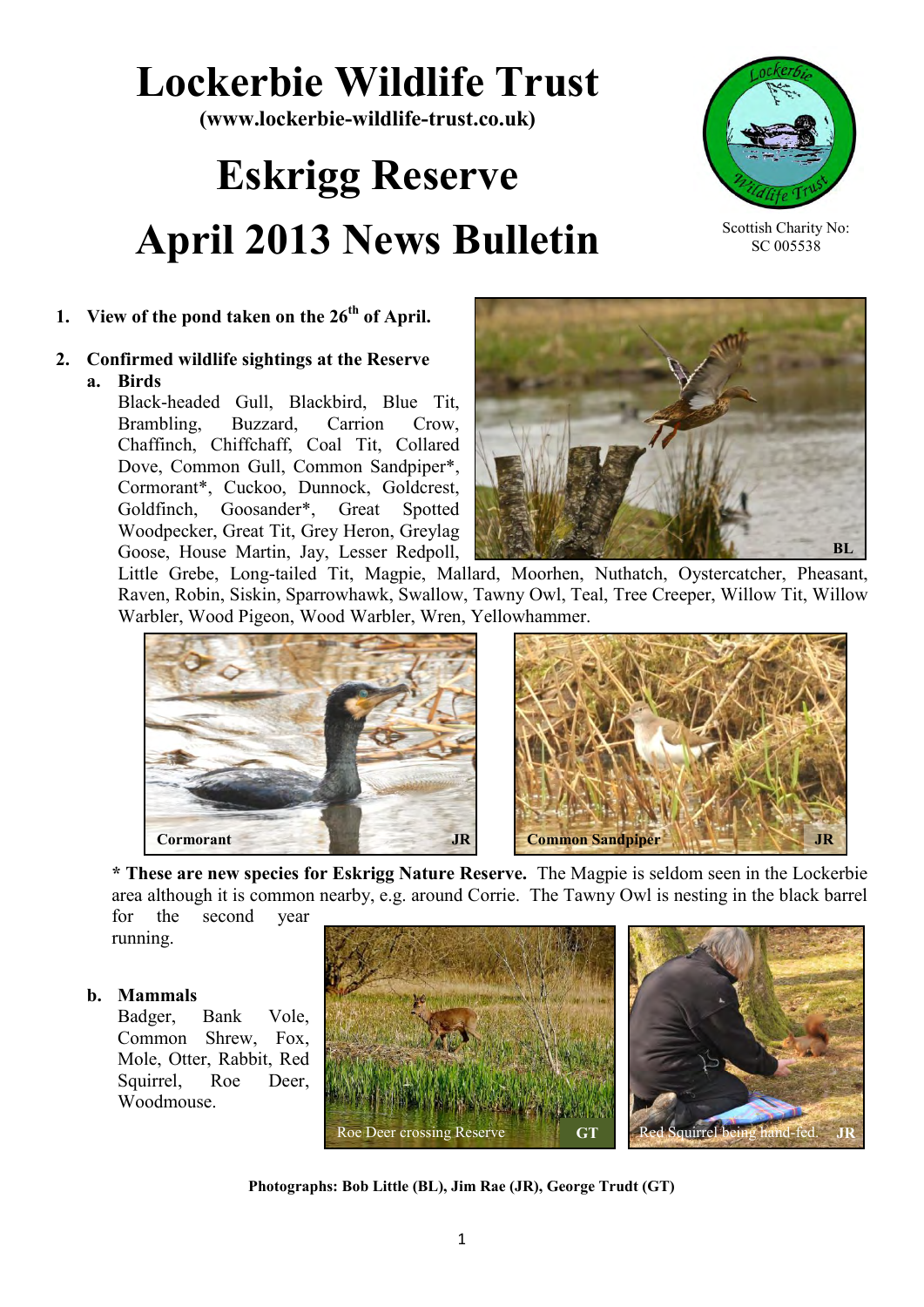#### **c. Amphibians**

The frogs and toads arrived at the pond to breed on the  $12<sup>th</sup>$  of April this year. In 2012 it was the  $10^{th}$  of March and in 2011 it was the  $17<sup>th</sup>$  of March.

#### **d. Reptiles**

The Common Lizards were first seen on the  $18<sup>th</sup>$  of April.

#### **e. Invertebrates**

The Peacock and Small White Butterflies were seen on the 19<sup>th</sup> of April. Bumble Bees (unspecified), Field Slugs and Carrion Beetles were also seen towards the end of April.

#### **3. Activities at the Reserve during April**

#### **02.04.13 - Wild Seasons - Water Wonders**

Several people came along to the first pond-dipping session of the year, despite the cold weather. The catch was reasonable, but the organisms were much smaller than normal at this time of the year because of the cold weather.



Since Spring was still some way off it is hardly surprising that no-one booked in for this Guided Walk.

#### **09.04.13 – Wild Seasons - Water Wonders**

Once again a few hardy individuals came along to the pond-dipping.

**11.04.13 – Wild Seasons - Early Moths -** Cancelled due to bad weather.

#### **14.04.13 – Wild Seasons - Spring at Eskrigg**

Several people had booked in for the guided walk. However, the event was postponed due to the inclement weather.

#### **20.04.13 – Squirrel Photography Course**

Tom Langlands and Bob Fitzsimmons intended running this course on Sunday  $21<sup>st</sup>$  but had to bring it forward to the Saturday due to the bad weather forecast for the following day. Unfortunately only one of the four photographers who booked originally could make it.

**Photographs: Jim Rae (JR), Parent (P)**





**Exerve path** 



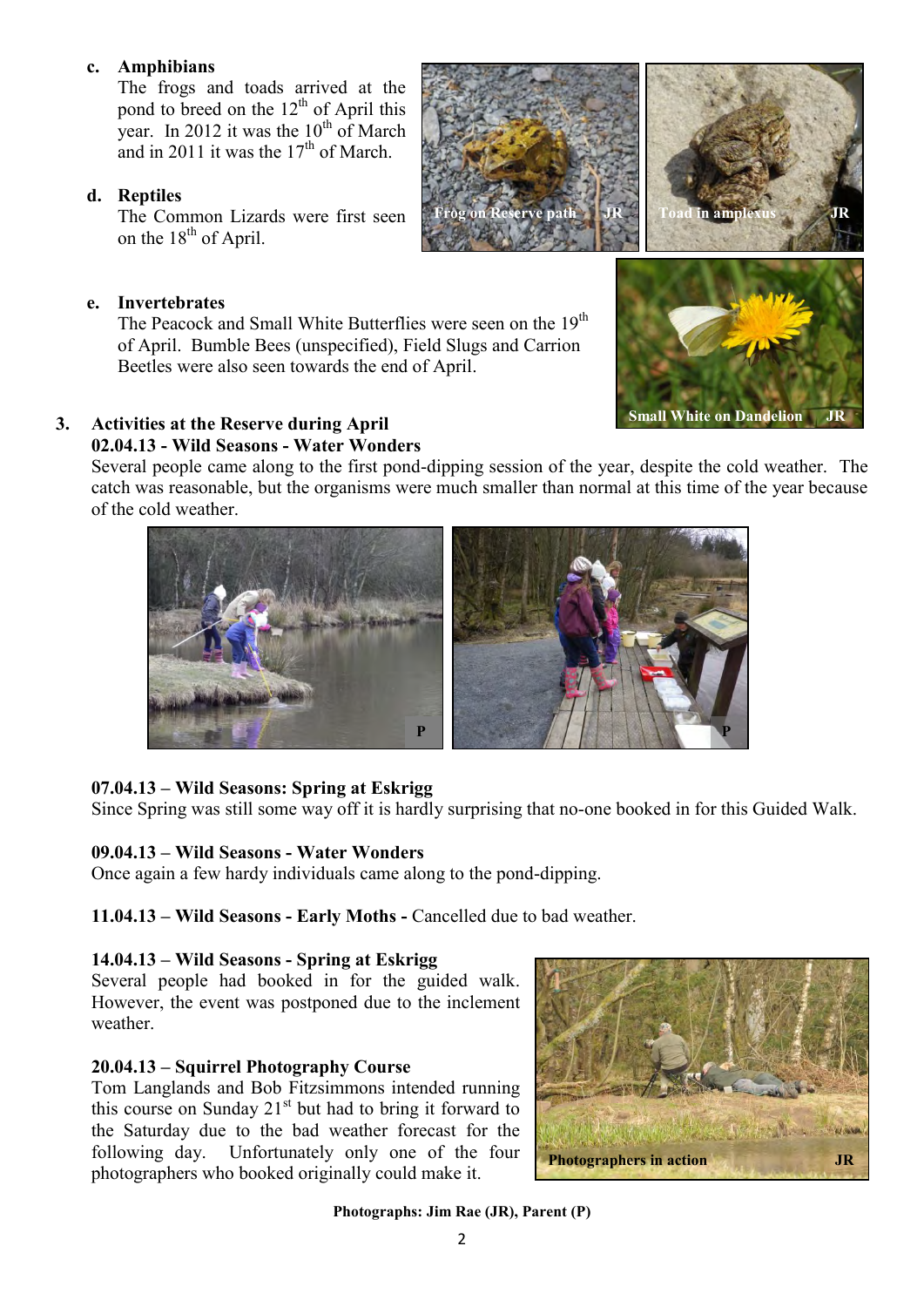#### **4. Assistance with construction and maintenance work during April 10.04.13 & 12.04.13 - Mature Student**

Chris Trott helped construct the wheelchair ramp for the Red Squirrel Hide on the  $10<sup>th</sup>$  and give it a coat of wood preservative on the  $12<sup>th</sup>$ .





#### **13.04.13 – Duke of Edinburgh Volunteers** Charlotte Carruthers and Megan Johnstone barrowed gravel from the trailer on the forest road into the area around the new Red Squirrel Hide.

#### **16.04.13 & 23.04.13 – Adult Volunteer**

Ian Dunn helped insulate and line the inside of the Red Squirrel Hide with sheathing ply.

#### **20.04.13 – Duke of Edinburgh Volunteers**

Charlotte Carruthers, Megan Johnstone, Angus Johnstone and Drew Stewart helped to brash and clear a section of the Annandale Way between the Reserve and the Dalton Road.

#### **22.04.13 – S4 Environmental Studies**

The three youngsters helped to secure the posts for the safety rail and then measured the height of the posts to establish the levels at which the posts should be cut.



**Paul O'Neil drilling holes for the coach bolts**



**Pamela Beeton inserting the coach bolts.**



**JR**

**Danny Brannan measuring and marking posts.**

**Photographs: Claire McKie (CM), Jim Rae (JR)**